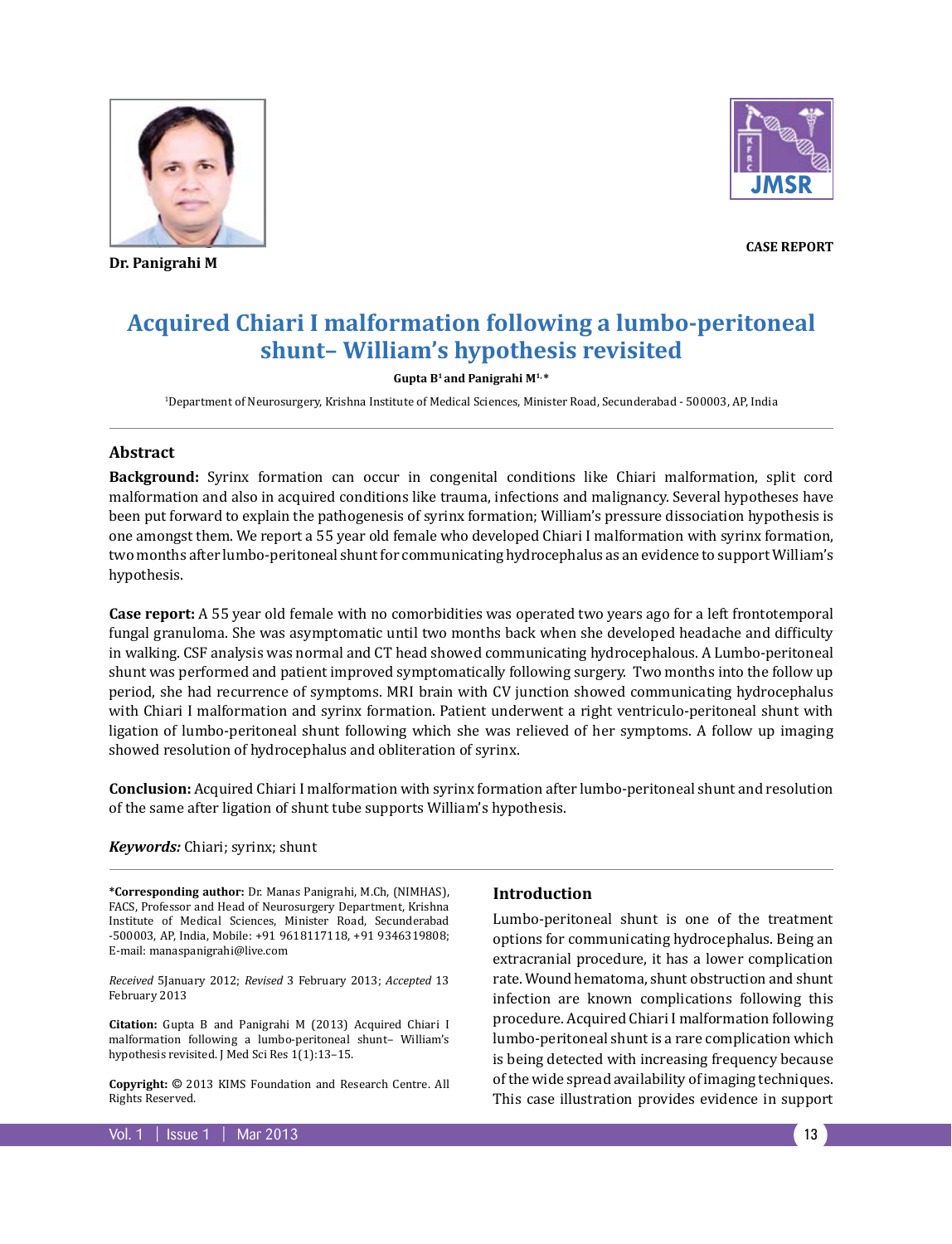of William's pressure dissociation hypothesis as the pathogenesis behind acquired Chiari I malformation and syrinx formation following lumbo-peritoneal shunt.

# **Case report**

A 55 year old female was operated two years ago for fungal granuloma in the left frontotemporal region. She received antifungal treatment post operatively and remained asymptomaticuntil two months back when she experienced headache, nausea and difficulty in walking of one week duration.She denied history of fever, visual blurring and loss of consciousness.

On examination, patient was conscious, coherent with stable vital parameters. Neurological examination did not reveal any focal deficits. CSF analysis showed sugar levels of 27 mg, protein 316 mg and Indian ink stain for cryptococcus was negative. CT brain showed communicating hydrocephalus. (Figure A and B) A lumbo-peritoneal shunt was performed and patient improvedsymptomatically after surgery.

She had recurrence of symptoms two months after the CSF diversion procedure and clinical examination did not reveal any deficits. MRI brain with CV junction showed communicating hydrocephaluswith Chiari I malformationand syrinx formation (Figure C). Patient underwent ligation of lumbo-peritoneal shunt and placement of aright ventriculo-peritoneal shunt which relieved her symptoms. A repeat MR imaging performed three months later showed resolution of hydrocephalus and obliteration of syrinx (Figure D).



# **Discussion**

The incidence of asymptomatic Chiari I malformation in normal population is 14%, but its incidence may be more in patients having pseudotumorcerebri, communicating hydrocephalus and CSF leaks [1]. A CT based study by Chumas et al found a 70% incidence of acquired Chiari I malformation after a lumbo-peritoneal shunt, with an associated syrinx in 50-70% [2]. Payner et al followed up 10 children with lumbo-peritoneal shunt; fourchildren developed symptomatic acquired Chiari I malformation after 0.75 to 4.5 years and three of them developed asymptomatic acquired Chiari I malformation after 1.5 to 4.5 years [3]. There are no definitive studies regarding true incidence of acquired Chiari I malformation, but studies comprising of less number of patients showed an incidence of 4.3% for symptomatic and 11.4% for asymptomatic acquired Chiari I malformation with a 1.4% incidence of syrinx formation [4].

Lumbo-peritoneal shunt is a preferred CSF diversion procedure for communicating hydrocephalus. Being an extracranial procedure, it has a low complication rate, although shunt infection, shunt malfunction and CSF overdrainage are known to occur. Till 1990s, only few cases of acquired Chiari I malformation with syrinx formation following lumbo-peritoneal shunt have been documented in literature.

There are two hypotheses explaining acquired Chiari malformation following alumbo-peritoneal shunt. The "cephalocranialdisproportion"hypothes is pertaining to the pediatric age group states that arrest of growth of the skull and a compensatory increase in growth of brain parenchyma after ventricular decompression leads to descent of tonsils below the level of foramen magnum.[5,6] This theory was not widely accepted because there have beenno cases of acquired Chiari I malformation after placement of a shunt tube into the ventricles. The "cranio-spinal pressure gradient" theory states that tonsillar descent occurs as a result of pressure gradient between cranium and spinal regions after alumbo peritoneal shunt. Drainage of CSF to peritoneum leading to low pressure in lumbarcanal anda decreased CSF flow across the foramen magnum increases the intracranial pressure which